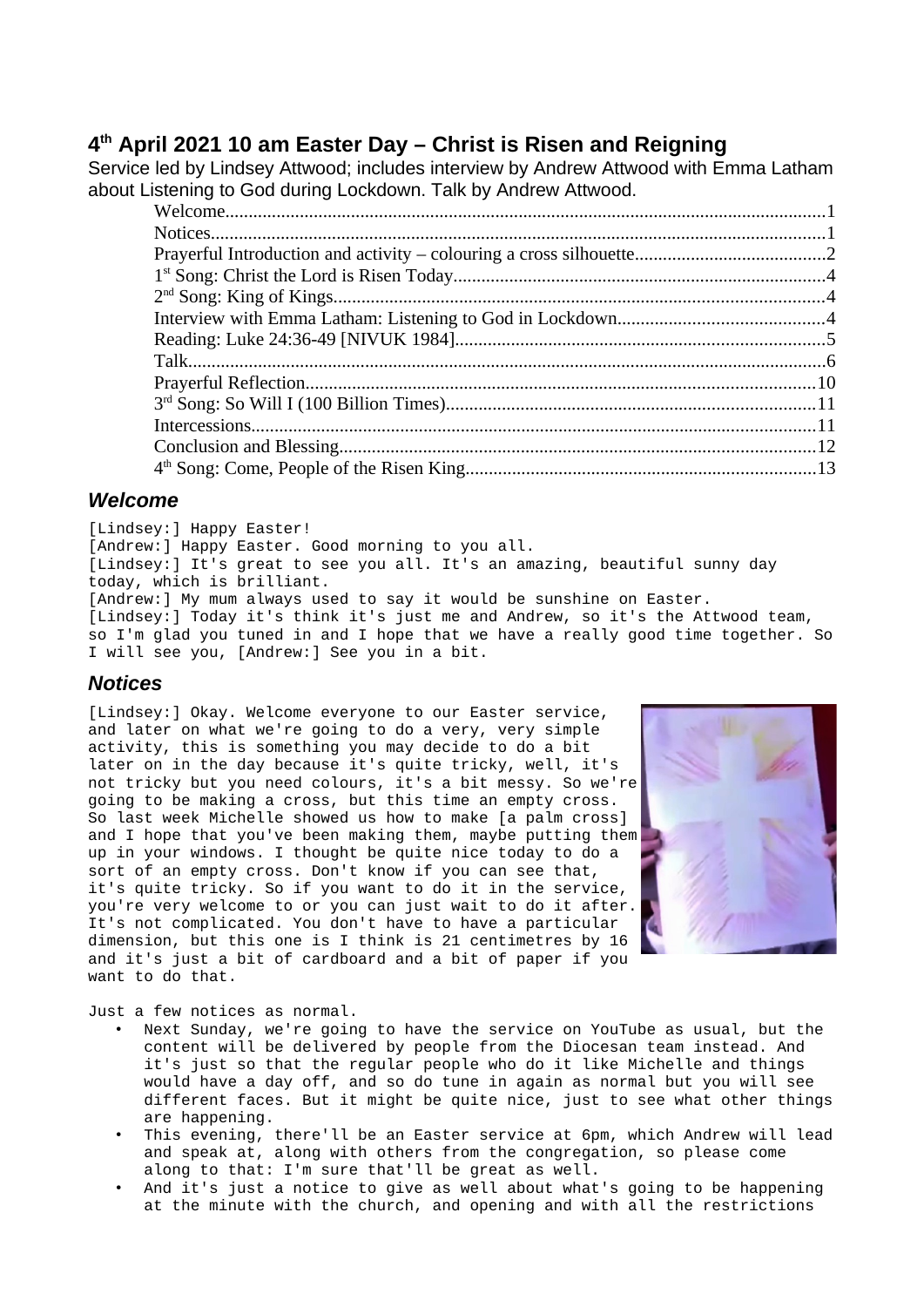easing and what's going to be happening. So the PCC have agreed to restart our socially distanced services in the church building on May 30th. This will include the 8am, 6pm and the midweek service. The 10am will start as well, but we will need to rotate who attends, because of numbers; so more detailed information will be shared ahead of that date, so that's something to really look forward to. Brilliant.

### <span id="page-1-0"></span>*Prayerful Introduction and activity – colouring a cross silhouette*

So it's Easter Sunday. Hallelujah, Hallelujah! Jesus said<sup>[1](#page-1-1)</sup>,

25 Jesus said [...], "I am the resurrection and the life. Those who believe in me, even though they die, will live, 26 and everyone who lives and believes in me will never die. [...]"

This is amazing news. I just want you to let it sink in. Because we celebrate Easter every year, we can sometimes get a bit like, "Oh, we just do Easter," but I just want you to stop for a minute and just imagine, and just think about what Jesus has just said, He's the resurrection and the life. He has gone through the death of Good Friday, and has defeated it. And we have a sure hope of living eternity with Him. That's just incredible news: we should be really... you know, I look outside and see the sunshine, it does feel a bit like new life is beginning, Jesus has risen, which is fantastic. I don't know about any of you, how many people have been putting crosses out of their houses with some chocolates; it would be great, actually, to see some photos; I don't know if people can send them into Denise, or we can see somehow what people might be doing around Kenilworth. We've put some out, and we had an interesting response actually, because we had some neighbours adding extra sweets into our box, which has been lovely so they thought it was a great idea and we've had added chocolates in, so, see what happens with some of you as well.

So we have an empty cross. But one we shouldn't forget. So Jesus is risen. So I just wondered, and I thought, it would be nice to show you something that you could perhaps do today, if you wanted to with your family, or just you, and maybe put it up in your window somewhere as a reminder that we celebrate a cross that is empty. Now, as you know, I love creativity and I love all things messy and making things and I just thought it'd be nice, this is quite hard to show on YouTube, but I just thought it'd be really nice to show you a simple thing to do with a bit of cardboard. Now you can either use, if you have pastels at home it's great with pastels. There's two ways of doing it. One is, if you have a cross like this, if you've got a bit of cardboard, it doesn't matter really what size it is. You can

make a bit of cardboard out of a piece of cereal packet if you haven't got any, and then round the outside, I don't know if you can see, I've got my pastels, oil pastels and these are oil pastels. I could try chalk ones. I haven't done that but you could try chalk ones. And round the outside

<span id="page-1-1"></span>what I've done is I've coloured a little bit on the edge all the way around like that, but you need to do it so it's really hard, otherwise it won't... you're going to be using your finger in a bit, it's really messy. So you're going to make, like lines all the way around and I've done different colours, which are really lovely. And when you've got that, and you've done it, you can either stick your cross down or you can just hold it. So there's two ways: one is you can put the cross on, as I said, stick it on, and then what you can do, if you've got oil pastels on, you can use your finger, and rub the actual pastel off onto the paper. So once you've done that, hopefully, what you should end up



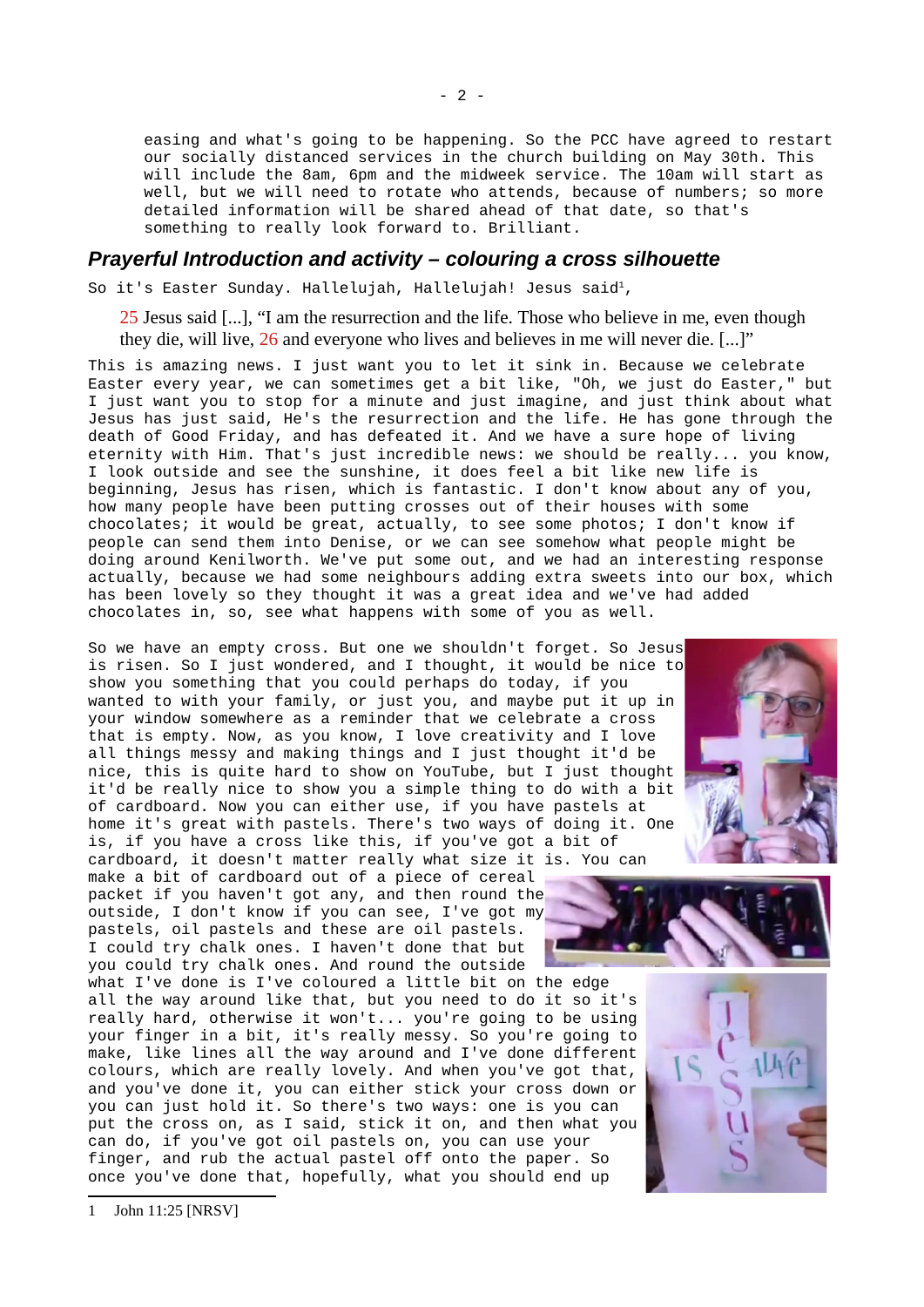with is a sort-of a cross with sort of rays coming out of it like this [above], so it's quite fun to do. It does make your finger a little bit sore, so if you don't want to use a finger you could use a bit of tissue or something but I just love doing that. So, get your finger in there if you can, and then I've got all those different colours around and you should end up with an empty cross. And in the middle of that you can actually just write something like 'Jesus is risen' or 'Jesus is alive', or whatever you want, and maybe you could put that on your window. And anybody who's done my funky versels, you could perhaps do that down the middle there.

The other one to do, because not everybody has oil pastels, as Andrew was saying, he said, "Who has oil pastels?" and I thought that's true, I'm thinking as an artist. And the other option, if you've got coloured pencils or felt tips or even just a pencil, you can do one a very different way. Use the same cross or a different... make a cross still. And this time, if you've got pencils or whatever you've got to hand, felt tip, You can put that on like that, and this time, you can use a coloured pencil, and what you do, if you just want to do lots of light lines outside those that cross like that, but make sure when you do it, don't draw round the cross with a line, you're actually going to create the actual silhouette of the empty cross, by actually using the lines sort-of coming off the cross and you can be really colourful with it, you can do as many colours as you want. So, this is what I did earlier. That's done with colour pencils, and as you can see, it's not making a line with the actual pencil, it's just coming all the way around, and just pulling, sort of making diagonal marks all the way round and you can use yellow, red, whatever colours you want, just to get that sense of empty cross and you can write in the middle of it, or you don't have to. And maybe if you can do just one, put one up in your window, that'd be brilliant. So, thank you, Michelle, for the one last week.





I just wanted to, before we move on and go on to the next bit with what we're doing in the service, I just wanted to encourage you before we start, just to let this truth about the Cross, the empty Cross, really go into you. It's easy just to go through the motions of this, but it's like just being honest with yourself this morning, asking God, and saying, look, maybe you're struggling with this, or things have been difficult and you're doubting, just getting a bit of time just to allow God to reassure you, to encourage you again and to help your faith, so we're going to pray for a minute.

Father God, I want to thank You for this amazing, amazing story, and just how Mary Magdalene saw You at the tomb, and that no-one expected You to physically rise from the dead, they were all shocked as well. They couldn't believe their eyes. I pray, Father, that this morning that You would help us where we're doubting, where we're struggling. I pray, Father, that we would have a refreshed vision of the risen Christ. I pray, touch our hearts, and help us to see You afresh for the first time. In Jesus' name, Amen.

So we're now going to have two songs, *Christ the Lord is Risen Today*, and *King of Kings*, followed by an interview with Emma Latham.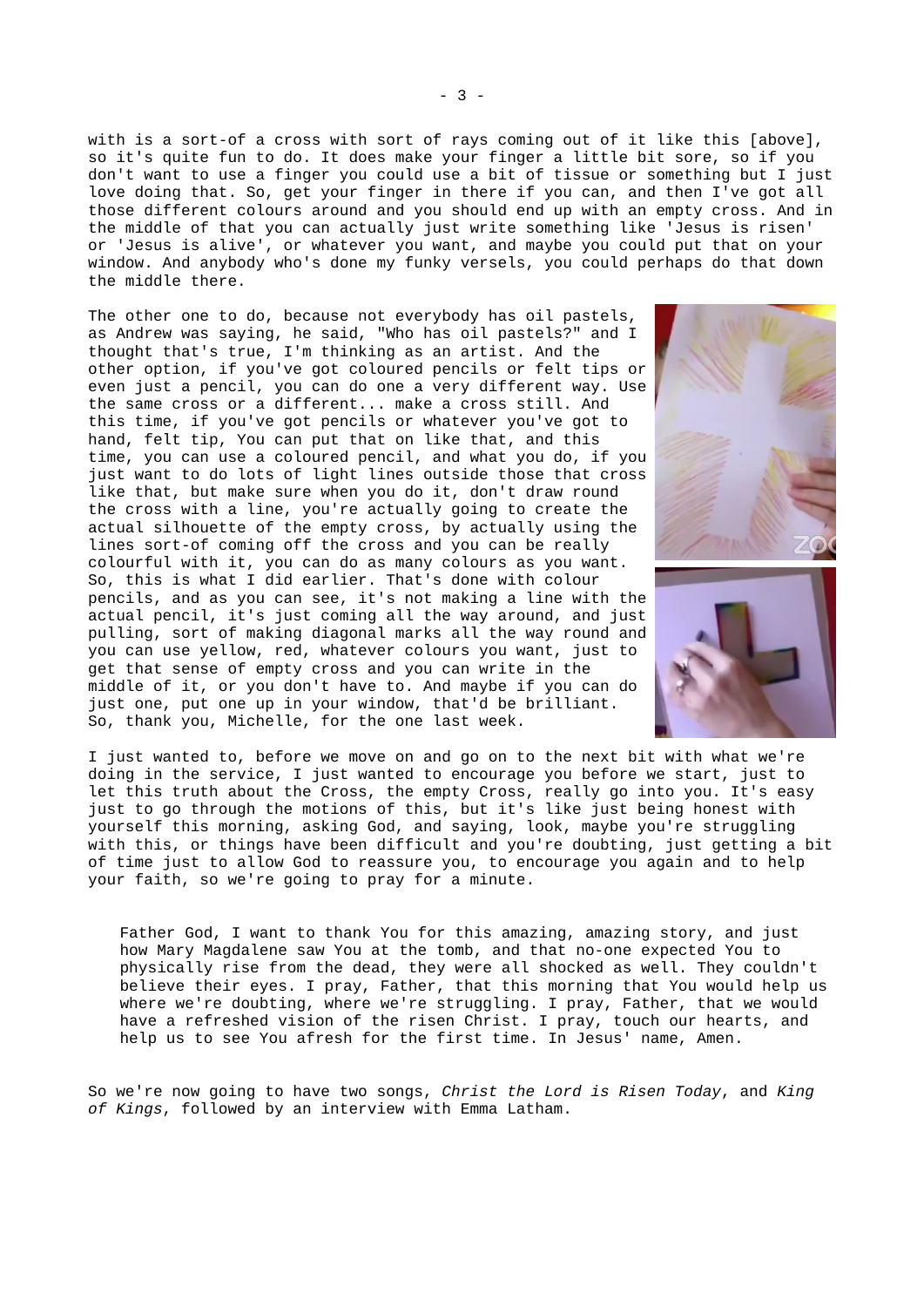# <span id="page-3-2"></span>*1 st Song: Christ the Lord is Risen Today*

- 1 Christ the Lord is risen today, Alleluia! Earth and heaven in chorus say, Alleluia! Raise your joys and triumphs high, Alleluia! Sing, ye heavens, and earth reply, Alleluia!
- 2 Lives again our glorious King, Alleluia! Where, O death, is now thy sting? Alleluia! Once He died our souls to save, Alleluia! Where's thy victory, boasting grave? Alleluia!

# <span id="page-3-1"></span>*2 nd Song: King of Kings*

1. In the darkness we were waiting Without hope without light Till from heaven You came running There was mercy in Your eyes To fulfil the law and prophets To a virgin came the Word From a throne of endless glory To a cradle in the dirt

## *Chorus:*

- Praise the Father Praise the Son Praise the Spirit three in one God of glory Majesty Praise forever to the King of Kings
- 2. To reveal the kingdom coming And to reconcile the lost To redeem the whole creation You did not despise the cross For even in Your suffering You saw to the other side Knowing this was our salvation Jesus for our sake You died

## 3 Love's redeeming work is done, Alleluia! Fought the fight, the battle won, Alleluia! Death in vain forbids Him rise, Alleluia! Christ has opened paradise, Alleluia!

- 4 Soar we now where Christ has led, Alleluia! Following our exalted Head, Alleluia Made like Him, like Him we rise, Alleluia! Ours the cross, the grave, the skies, Alleluia!
	- 3. And the morning that You rose All of heaven held its breath Till that stone was moved for good For the Lamb had conquered death And the dead rose from their tombs And the angels stood in awe For the souls of all who'd come To the Father are restored
	- 4. And the Church of Christ was born Then the Spirit lit the flame Now this Gospel truth of old Shall not kneel shall not faint By His blood and in His Name In His freedom I am free For the love of Jesus Christ Who has resurrected me

### *Chorus*

Praise forever to the King of Kings

### *Chorus*

# <span id="page-3-0"></span>*Interview with Emma Latham: Listening to God in Lockdown*

[Andrew:] Hi Emma, Good to see you. [Emma:] Hi, Andrew, and you.

[Andrew:] Thank you very much for being available to answer a few questions. Let me start with this first question: during lockdown, what are the key things you think you've been learning as a Christian? [Emma:] Right. I think one of the most pressing things, if you like, one of the most powerful things that I've learned over this time is that sometimes when we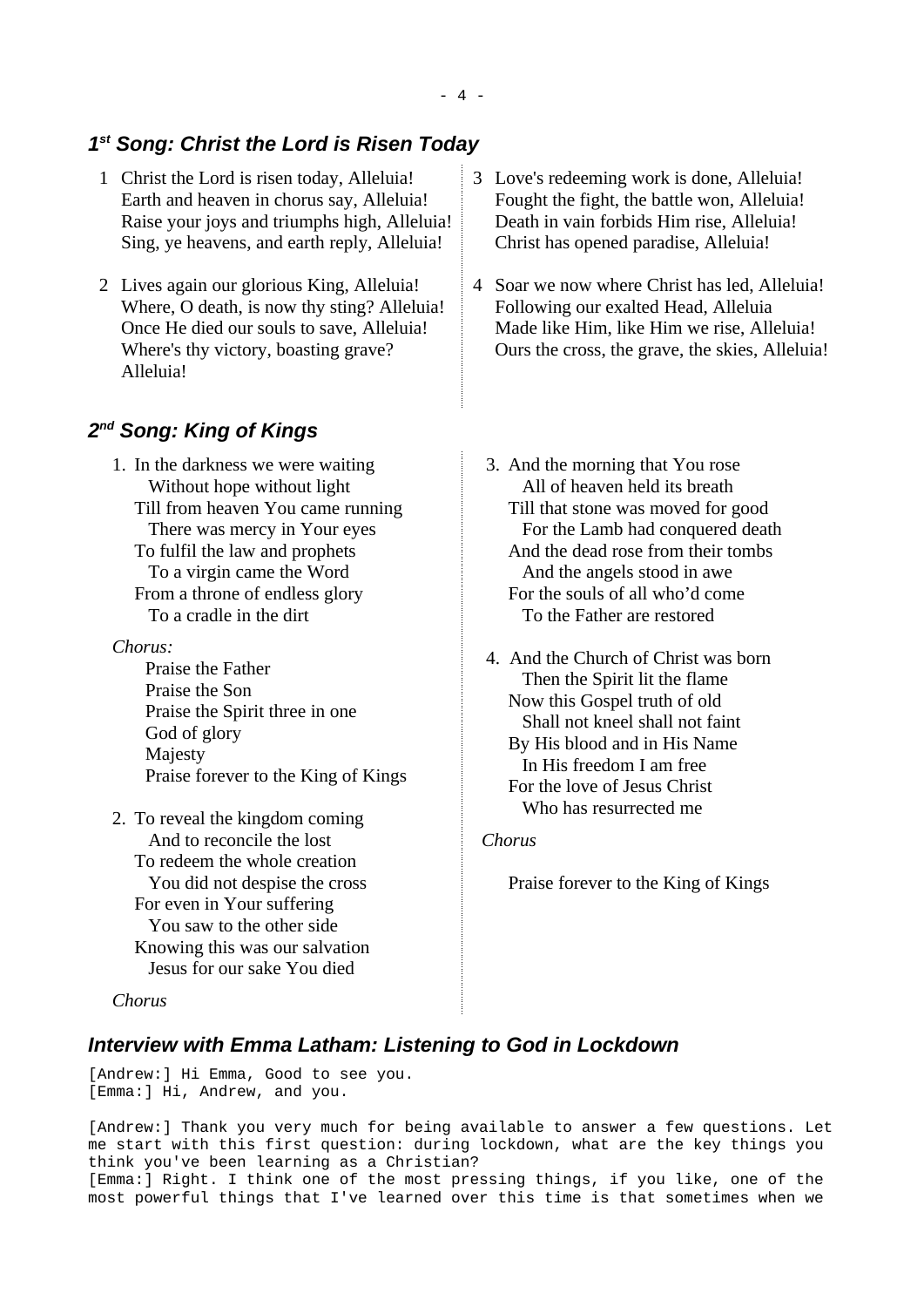suffer, that's when we rely on God the most, that's actually when we learn about Him the most. It's not a pleasant experience, and it certainly reminds me of, you know, in the pressing, in the crushing, you are making new wine. And I think, you know, I haven't found lockdown the easiest thing: I'm an outgoing, kind of person who likes to be with people, and so I think being more confined and restricted, I have found that quite difficult, but it means that I have to press into God more, I have to rely on Him. And sometimes we learn things the hard way, don't we?

[Andrew:] Okay, well, given that that's been the kind of context in which you've been learning, are there any particular things that you think God has been showing you or saying to you during this time? [Emma:] I think it's just about relying on Him, going deeper with Him for me, I think that's been an important thing, you know, when life is busy, you sometimes feel that you, know, you can fit God around the edges of life, but actually you have to put God right at the centre of life and then everything else flows from there, and I think that's something that, me being me has a tendency to do that, I'm very busy and then I fit God into all the gaps I've got, whereas actually God's saying, "I've got to be in the centre and then you fit everything else around Me." Which seems obvious, but for someone like me it's quite hard.

[Andrew:] I know, we are continuously learning that lesson all the time. So in the light of that, I mean, what kind of hopes or thoughts do you have for the church as we then flow out of lockdown at some point? [Emma:] Um, I think, I've been trying to sort of this think about this and make a note of it. I mean, I feel as if God's saying, we have to keep our eyes and our ears focused on Him, and that we have to be careful, I think, about having too many projects and good ideas for what we're going to do when lockdown is over, and kind-of having a programme and it all laid out. And actually I feel like God's saying, "See what I'm going to do, see what I'm going to do, and you might be surprised about the areas that I'm going to lead you into, so don't get too ahead of yourselves, planning lots of programmes and what the 'new normal' is going to be, you know, trust in Me, waiting to see what I'm going to do. Have your ears, your eyes and your hearts open, and I'm going to take you in places that you perhaps hadn't even imagined that I could take you into." So, I just think there's that, there's that eagerness and desire, of course within us all to kind of plan, to have great projects about what's going to happen when lockdown's over. It's almost like God's saying, "Wait for Me. Don't get too ahead."

[Andrew:] That's really, really helpful, Emma, And much of that is chiming in with what I'm beginning to feel at the moment anyway. Thank you very much for answering my questions. It's good to speak to you. [Emma:] Alright. Thanks Andrew.

[Lindsey:] Thank you, Emma, that was really, really helpful and that's interesting, because that's some of the things that I've felt as well, so it's great to hear other people's experience of what God is saying in the moment, and I know, I'm one of those people who loves to think, "What am I going to be doing? What can I be doing?" And God often says "Just be still." And so that's great to hear that. Thank you.

### <span id="page-4-0"></span>*Reading: Luke 24:36-49 [NIVUK 1984]*

So this is when Jesus appears to His disciples just after His Resurrection.

36 While they were still talking about this, Jesus himself stood among them and said to them, "Peace be with you."

37 They were startled and frightened, thinking they saw a ghost. 38 He said to them, "Why are you troubled, and why do doubts rise in your minds? 39 Look at my hands and my feet. It is I myself! Touch me and see; a ghost does not have flesh and bones, as you see I have."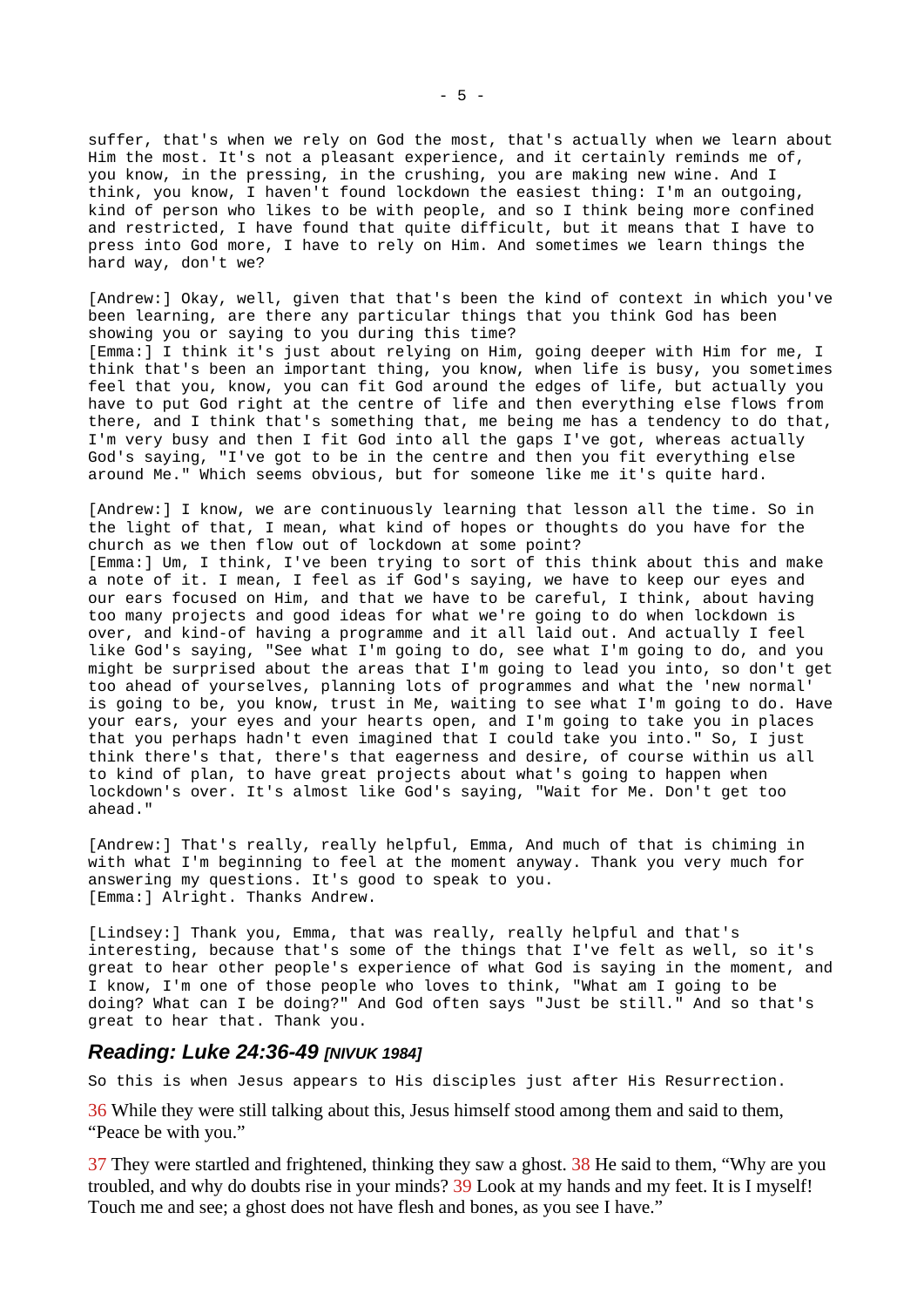40 When he had said this, he showed them his hands and feet. 41 And while they still did not believe it because of joy and amazement, he asked them, "Do you have anything here to eat?" 42 They gave him a piece of broiled fish, 43 and he took it and ate it in their presence.

44 He said to them, "This is what I told you while I was still with you: everything must be fulfilled that is written about me in the Law of Moses, the Prophets and the Psalms."

45 Then he opened their minds so they could understand the Scriptures. 46 He told them, "This is what is written: the Christ will suffer and rise from the dead on the third day, 47 and repentance and forgiveness of sins will be preached in his name to all nations, beginning at Jerusalem. 48 You are witnesses of these things. 49 I am going to send you what my Father has promised; but stay in the city until you have been clothed with power from on high."

## <span id="page-5-0"></span>*Talk*

[Lindsey:] I'm just going to pray for Andrew now before he talks to us.

Father God, thank You for Andrew, and I just pray, Lord Jesus, that You would inspire him with words from You. And I pray, Lord, that we'd be lifted up by the Holy Spirit, so bless him, Lord Jesus, and help us to hear what You're saying. In Jesus' name, Amen.

[Andrew:] Amen. Thank you, Lindsey.

Good morning all again. Happy Easter! It's really good to be with you, even though it's remote again. This is an opportunity that comes round every year but it's such a dazzling story, it is so pleasant and enjoyable to be able to talk about it.

The place I want to begin, as we talk and as we think about this passage in Luke, two thoughts, really. First thought is this: things are much worse than you think, but things are much better than you can dream. I'll just say that again: things are much worse than you think, but things are much better than you can dream.

I was just scanning some articles on the web this week and I came across the story of a woman who went to the doctor's with what seems to be a small thing. She had detected a small lump in her breast, maybe about two or three months prior, but she had not done anything about it, so she delayed doing anything about it, and then eventually went to the doctor's and the news was not good at all. It was a lump that was very serious and she was going to have to immediately go into chemo and have some surgery, and it was pretty close to terminal; she did survive. But that was something that felt like a small thing, but actually turned out to be an enormously terrible thing.

Okay, well another story that I came across in the news recently, there was a Hungarian couple, I discovered, who were extraordinarily poor, they lived almost carved into the side of a cave, almost like a shack, living in Hungary, not far from Budapest, and they were tracked down by some lawyer, painstakingly tracked down, because they were the relatives of an old grandmother that they forgotten about. And they inherited \$6,000,000,000. Bit of a surprise! Bit of a change from living in a shack, almost in a cave, and then your life is changed completely unexpectedly. So there's things that happen in the world that are dramatically terrible or dramatically amazing, and the Easter story captures something of that extremity.

I think when I think back to a personal story from many years ago, when Lindsey and I were in Bristol and I was training for Church of England ministry, I can remember when Emily was a little toddler, and she was lost, she got lost in a big shopping mall. It was one of the most terrifying experiences of my life, to have this little two- or three-year-old just wander off and then suddenly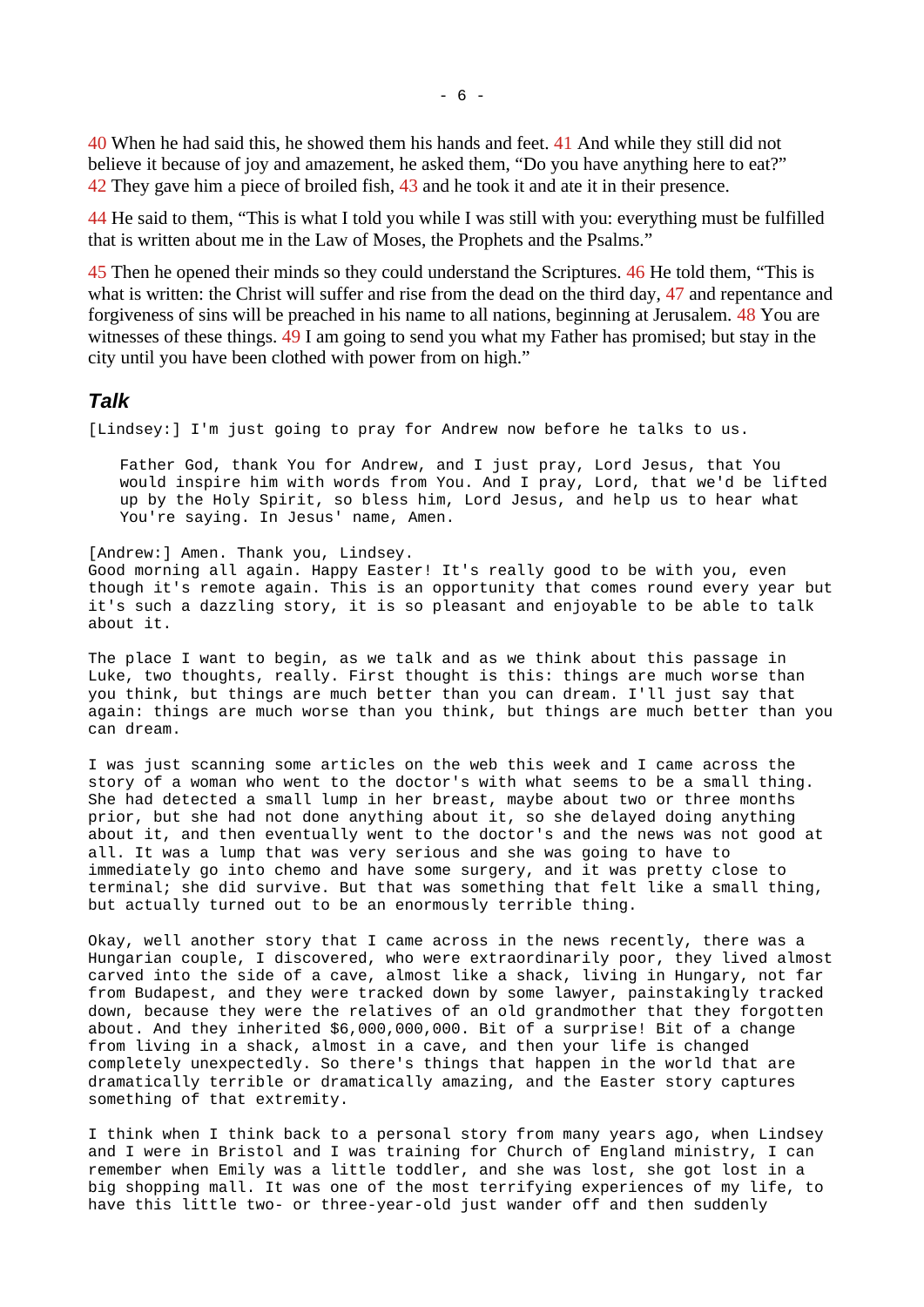disappear. And we spent some very anxious minutes searching around this shop shouting at everybody, "Can you see our daughter?" until eventually, a few minutes later, discovering that she'd just walked in between some clothes on a rack, and it was such a relief. Such a huge relief. But that sense of experiencing loss and panic and danger and then to have some good news at the end of it – gosh, that was indelibly marked on my memory,

The Easter story shows us two key things:

The Cross proves how lost we are without God,

and the Resurrection proves how saved we are because of Jesus. So the Cross proves how lost we are without Him, and how saved we are because of the Resurrection. He goes beyond, way beyond any human measure for ourselves of what we think God might be like, it reveals things in complete technicolour.

Let's go back to this story that Lindsey read from Luke 24: it's the very end of Luke 24: verses 36 to 49. And what you have there is the latest encounter. It's not the start of the chapter, it's about the third encounter of the risen Christ, where it begins early in the morning and you have the empty tomb, and the women are confused by what's happened and they see shining men telling them, "He's not here. Why will you look for the living among the dead?" And then you have the story of Emmaus, of two doubting men walking away with their with their despair written all over their faces, and Jesus walks alongside them.

And now you have this story, where all of them are gathered together, beginning to piece together these unusual experiences, and it says, "And Jesus stood among them." This is what you would call a 100% shock: the shock of seeing a living man who was crucified. You don't get anything more raw than this. The Jewish people would understand the brutality and finality of crucifixion. They weren't naive, kind of ancient folk who thought people easily rose from the dead. They knew that dead people stay dead. So the idea of someone who they knew had been brutally killed standing in front of them, looking entirely different, is the most bizarre, weird, impossible to categorise experience.

And it's almost entertaining as you move through this story of Luke 24, of Jesus giving these scared disciples interventions to help them understand. He knew that these frail human beings would need quite a lot of help to get this truth in. So He has an empty tomb. He has a walk with two of them. And then He meets them, and He shows them His hands and His feet. He shows them. He says, "Look, it is I! See my hands, see my feet." He is giving that proof upon proof upon proof. It's Him. It even goes as far as saying in Luke's account, Jesus saying, "I'm not a ghost." That would be a natural response, wouldn't it. Just think about categorising it yourself: if you were there, you might automatically presume, seeing this person is an apparition. Seeing this person is perhaps a hallucination. Of course we know from psychology, from all kinds of tests these days, hallucinations happen to one person at a time. You can't have a group hallucination. So, is it a ghost? Is it a kind of a disembodied spirit come to visit them? And Jesus clarifies this, He says, "Have you got anything to eat?" And He eats fish in front of them. This is someone made of flesh and bones and blood. This is a physical raised Jesus, utterly astonishing, almost impossible to compute or comprehend. And so Jesus begins to tease out for them what this all means. He starts to talk about this as the fulfilment of God's Word through suffering. It's to do with forgiveness of sins being achieved. And it's pointing now to Good News for all the nations.

But before I move into the message of it, I really do want to dwell on the reactions of the disciples, because this is where *we* sit in the story. I don't know about you, but even after 30-something years of being a Christian, it still defies some of my understanding what it must be like to see a risen crucified man. Luke 24 verse 5 said that the women at the tomb were terrified. It's says that when they came back to tell all the other disciples initially, verse 11, it says that the men dismissed the women's story as an idle tale, but it does say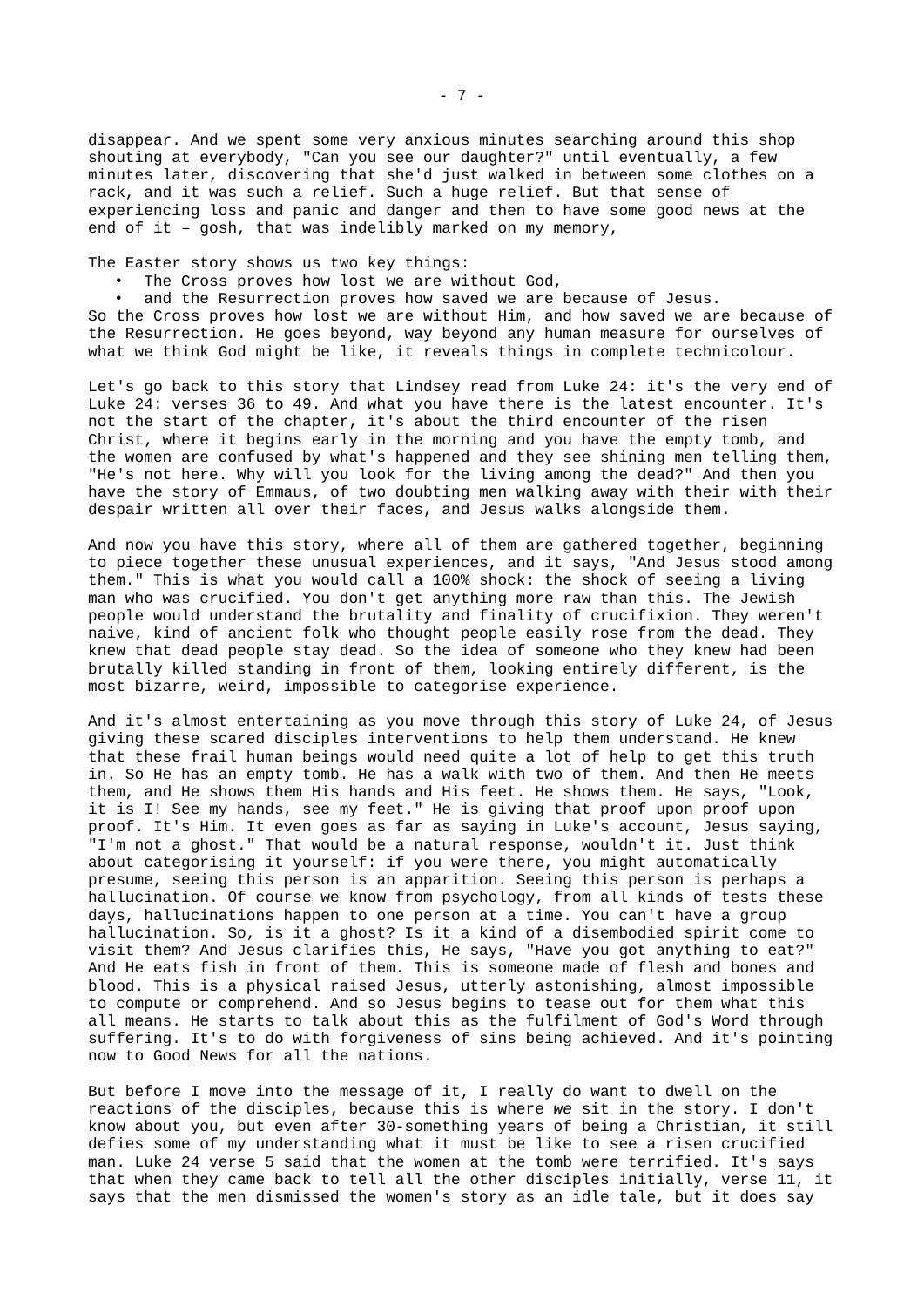in verse 12, nevertheless, Peter rushes and runs to the tomb, I think we hear more about that in John's account, because he needs to see for himself. I don't know about you, but that would be me, I would need to lay my eyes on the evidence: if someone's saying something so extraordinary, I would need to see it for myself.

And you have the Emmaus walk, where I think we're basically catching up on two men who are depressed. I don't know how you've ever felt in your life where there have been phases where you've had your confidence knocked or your hopes dashed. Jesus walks alongside depressed men, and He doesn't condemn them for it. He says, "Ah, come on, foolish guys, let me take you through the Scriptures," and their hearts burn, burn with something when He's with them. In verse 37 in this particular account that Lindsey read, it says again, "They were startled and terrified." Verse 41, "Joyful and disbelieving." I mean, it's a very honest account. One of the things I love about the Gospel accounts is the honesty of the testimony, it doesn't kind-of make the disciples look all shiny and heroic, it says they were joyful and disbelieving.

How might you react to the story of the Resurrection? How might you react to the sudden shock of someone who you thought was lost, now standing in front of you again? It raises lots of natural questions. It would have raised lots of natural questions for the apostles. It would have made them think, "If You're alive now, why did You need to die?" And so you come back to this refrain: things are much worse than you think, but things are much better than you can dream. Jesus shows them His wounds. When Jesus is showing His wounds to the disciples, He is showing proof that it's Him.

But He's also saying, "I've overcome death." The greatest enemy of the human race is death. Nobody wants it, nobody likes it. Most people are afraid of death. And for a man to show wounds that should have killed Him, and it did kill Him, and now He's here again, is proof that death is no longer in charge, death has been overcome by the One who's stronger. I can remember back to when I first became a Christian, and I was absolutely in shock at experiencing Jesus, it was kind of like a visionary experience; it wasn't Jesus tangibly there like the apostles, but I can remember being a bit stunned. And I do remember that the experience of His love for me helped me cope with what was going on. It was almost like He had to show me His care for me, to adjust to the fact that it was Him. Absolutely amazing. Jesus goes the extra mile to help frail humans like you and me. Understand what's happened: you'll read on, if you carried on with Luke's account into Acts, that Jesus appeared to them over a number of days. That's a sign of His shepherding pastoral care to people who would need to see again and again and again, "Yes, it wasn't just a dream. Yes, it wasn't just a ghost. He's truly, really risen from the dead." Human beings need that kind of repetition for something as significant of this to go in.

But while I was thinking about this, a particular image came to mind. When I was a student first time round I had a one-year course in Sheffield, I was doing an art course at the time, and I would routinely travel to my cousins who were living in Rotherham, so I travelled from Sheffield to Rotherham. I travelled on the bus maybe two or three miles past endless miles of Sheffield steelworks. At that time they were beginning to knock down quite a lot of the steelworks, but it reminded me of the intense working context of Sheffield steelworks. I don't know if you've ever seen on video or on the net, where it's mostly men, in very dark environments, surrounded by molten metal held in huge canisters with men in visors and thick gloves and operating at a great distance with long tools, so they don't get close to the molten intense heat, protective gear and long tools. I always used to remember that there was pub after pub after pub, because it was so hot that the men would come out and drink so much beer to cope with living in that kind of intensity in the steelworks. Why would I share this image? The intensity of the steelworks is a small glimpse into what it would mean to think we now live in a different age. A man has come back from the dead. The apostles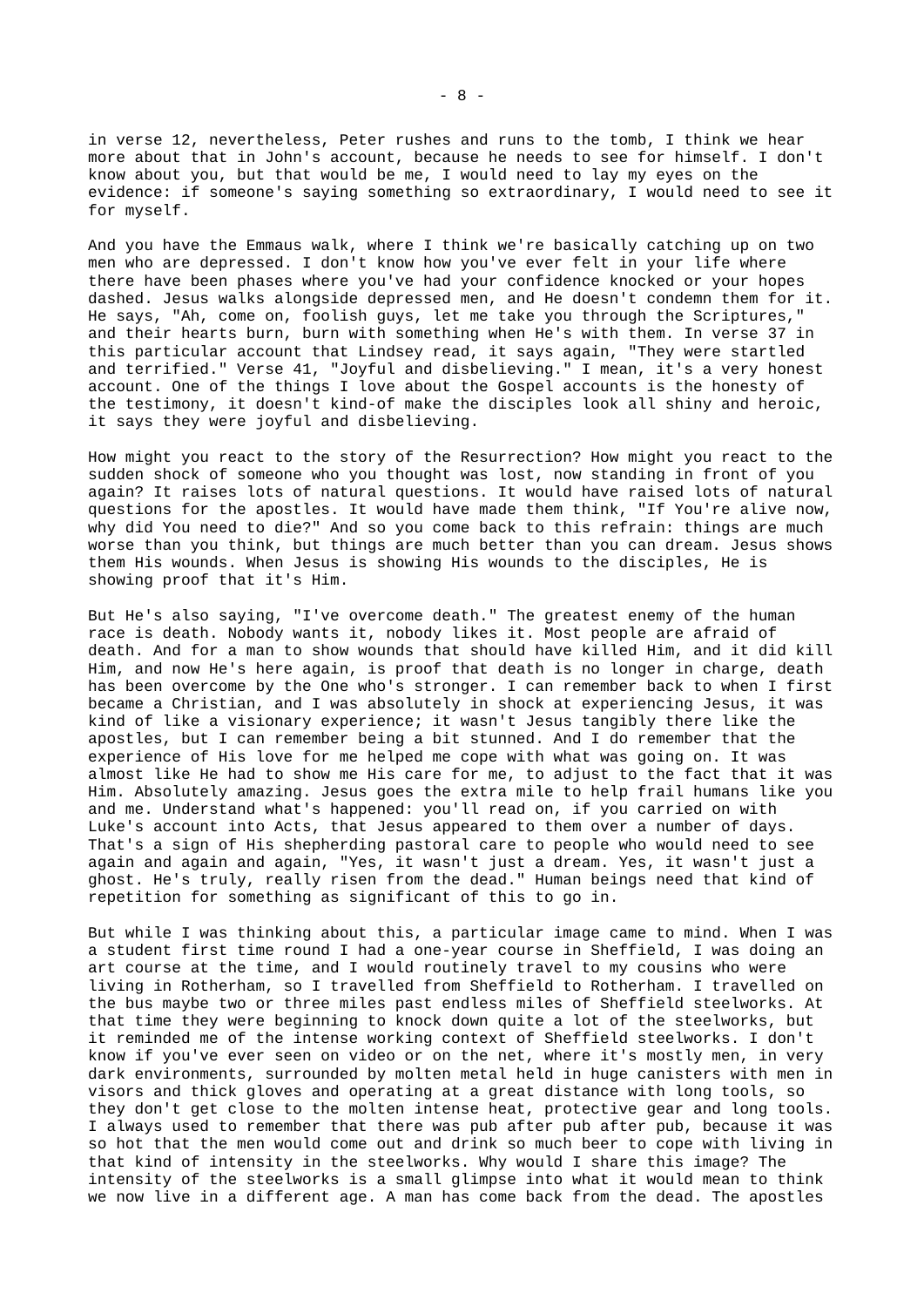are standing in the company of someone who was dead and is now alive, and will never die again. His body is now different. He's an entirely different creature to them, because He's never going to decay. He's never going to die, and the sheer reality of that is such an intensity that it's almost like we need, we need a gap to even survive being close to the Resurrected One. You would have to change to be around someone who is alive from the dead, it would change you, it would change your understanding, it would change how you would think, it would change what you believe about reality.

And so again, by the time you get to verse 45, Jesus helps them by opening their minds. It says, "And He opened their minds to the Scripture." How many of us have read through aspects of the Old Testament, and gone, "Ahah! Oh my goodness, look at that!" because you get glimpses and signs of Jesus all the way through the Old Testament, and Jesus had to open their awareness to say, "These wounds mean that. These wounds, this suffering is to deal with the fulfilment of God's Word. Mercy has triumphed over judgement. God is victorious over sin and evil."

And now something even more profound: not only are human beings made in the image of God, which you would understand from the Old Testament; human beings are now more valuable than they ever knew before. You and I are more valuable than we ever knew before, because there is a different kind of price tag round our necks. The death of Jesus Christ was for us, and His resurrection is for us. Why? Because He loves us so much. And it's more than simply having us as His representatives, it's having us as His adopted ones. More than forgiveness, but actually adopted forever into God's family. From that point on, the disciples are not simply followers of Jesus, they're now going to be resurrected representatives of the Resurrected One. They're going to carry His Resurrection power, and they're going to represent Him in the real world.

Now, how do we put this into normal life? How do we cope with this? I think, I just want to skim back to the beginning of how our nation first responded when we started to hear about COVID. Can you remember? This is all the way back before the first lockdown. So before March last year, I can remember messages from various government responses. We had the Prime Minister, we had the Home Secretary giving us words of reassurance. This was January, February of last year, and they were saying, "Look, everything will be under control, everything's going to be fine. Our National Health Service is more than capable of coping, we have everything in place. We've heard rumours about this COVID-19 virus, but we just want to reassure everybody." We all now know that was a dramatic underestimation of a problem. A *dramatic* underestimation of the problem. You get it? Things were much worse than anyone could have dreamt. I had a very quick look on the on the website recently just to do with the latest figures around where we're now at, in the wake of this pandemic. As of yesterday 2,800,000 deaths. Amazing. Also amazing, and the news starts to change its tone. There are now 547,000,000 vaccine doses that have been administered. Amazing! All of this is so incomprehensible compared to where we were before the first lockdown. You see the vaccines have changed the truly dreadful story into a story of great hope. This is a picture for us. It's a picture that points back to the horrendous death of Christ, for the horrendous situation that needed to be rectified and the Resurrection news changes the dreadful news into something extraordinary.

I want you to soak in the dramatic changes that have been brought about by Jesus' Resurrection, and you won't get this until it's soaked in repeatedly. This is more than forgiveness. This is adoption. This is more than a fresh start. This is a sure and certain hope from now into eternity. The Resurrection is proof of a complete overthrow of Satan and evil. It means he no longer has authority. It's a foretaste (this is really important) It's a foretaste of the new creation to come. You know, when Jesus showed His resurrection body to His disciples, He's saying, "This is going to be the new normal. In the end, you're all going to get one of these: a life that will never decay, a body that will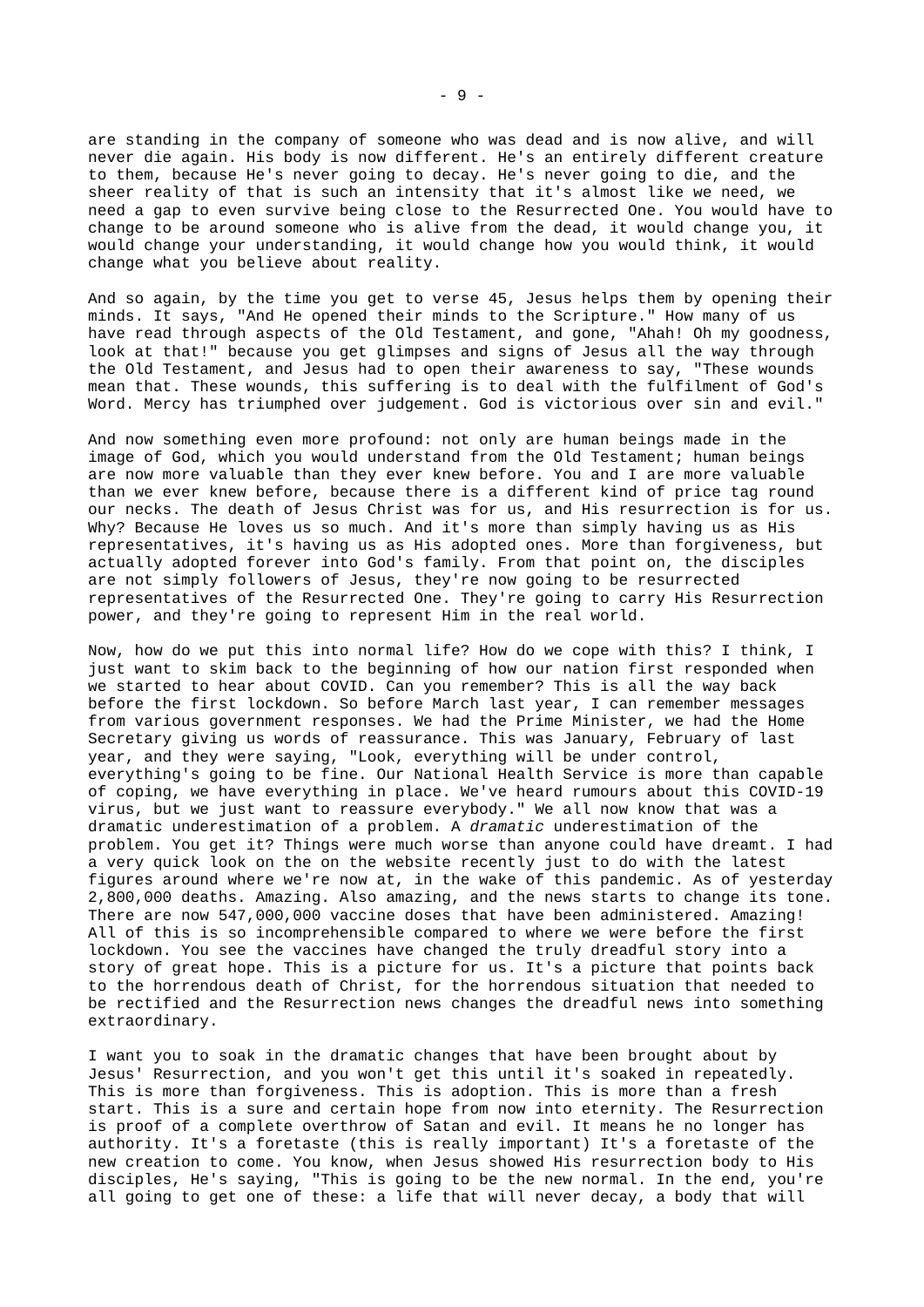never decay." His promises for us, as well as for Him, is a complete vindication of Christ's offering for our sins, and it's absolutely amazing news for anyone who is in Christ. Do you realise how upgraded your value is now because of Christ's death and resurrection? You're not just a human being. You're not just a human being who is in made in the image of God. You are now saved, you're no longer lost, you're now renewed, guaranteed a future, representing the Resurrected One. Do you understand that? Do I understand that?

Let me just show you something to finish. There's lots of daffodils around, lots and lots of daffodils and they're beautiful, they are still one of my favourite flowers. This particular set of daffodils somebody got for my birthday recently. And you will know that they're glorious, but because they're cut, this daffodil will fade, this daffodil will curl, and it will have to be discarded. If ever there was a picture of the human race, a cut flower is it. It's got a kind of glory to it, but it's not connected to life. It's not connected to its original source, because we turned away from God. But if you are joined with the Resurrected One, you will never fade. If you're connected to Jesus Christ, the Risen One,



you will never die. Do you understand that? You will never die. Though this mortal frame may fade, and though you may enter into the grave, though you may be cremated one day, you will get a new body, you will enter into the new heavens and the new earth, and you will see Jesus Christ face to face, you will never fade away. You will never end.

#### <span id="page-9-0"></span>*Prayerful Reflection*

So I just want to finish with some words of prayer. Let's be quiet for a moment.

Just in the stillness, be aware of the seriousness of Easter, of the urgency of the Cross, the necessity of the Cross.

Admit your own need because of the brokenness, because we've been cut off, because of our frailty. Now, lift your head and see that things are much better than than any one of us could dream.

Holy Spirit, would You reveal to us again on this day the risen Jesus Christ. Would You reveal to us the One who died for us and rose again. Come Holy Spirit.

And I pray that Jesus will be stood right by you, wherever you are, that you would hear His voice, "Peace be with you," that He would show you His hands and His feet.

And I pray, Lord Jesus, that You would open our minds to understand. Lord, even in the intensity of being in the presence of the Resurrected One, would You help us to change. Cause us not to recoil, cause us to stay in Your presence. And I pray, Lord, that Your Resurrection life and power would flow through us today.

Lift our heads, overcome our doubts, show Yourself to us again and again, and teach us to truly believe that You're alive.

We're now going to have another song, and use it as an opportunity to connect with the risen Christ: *So Will I*.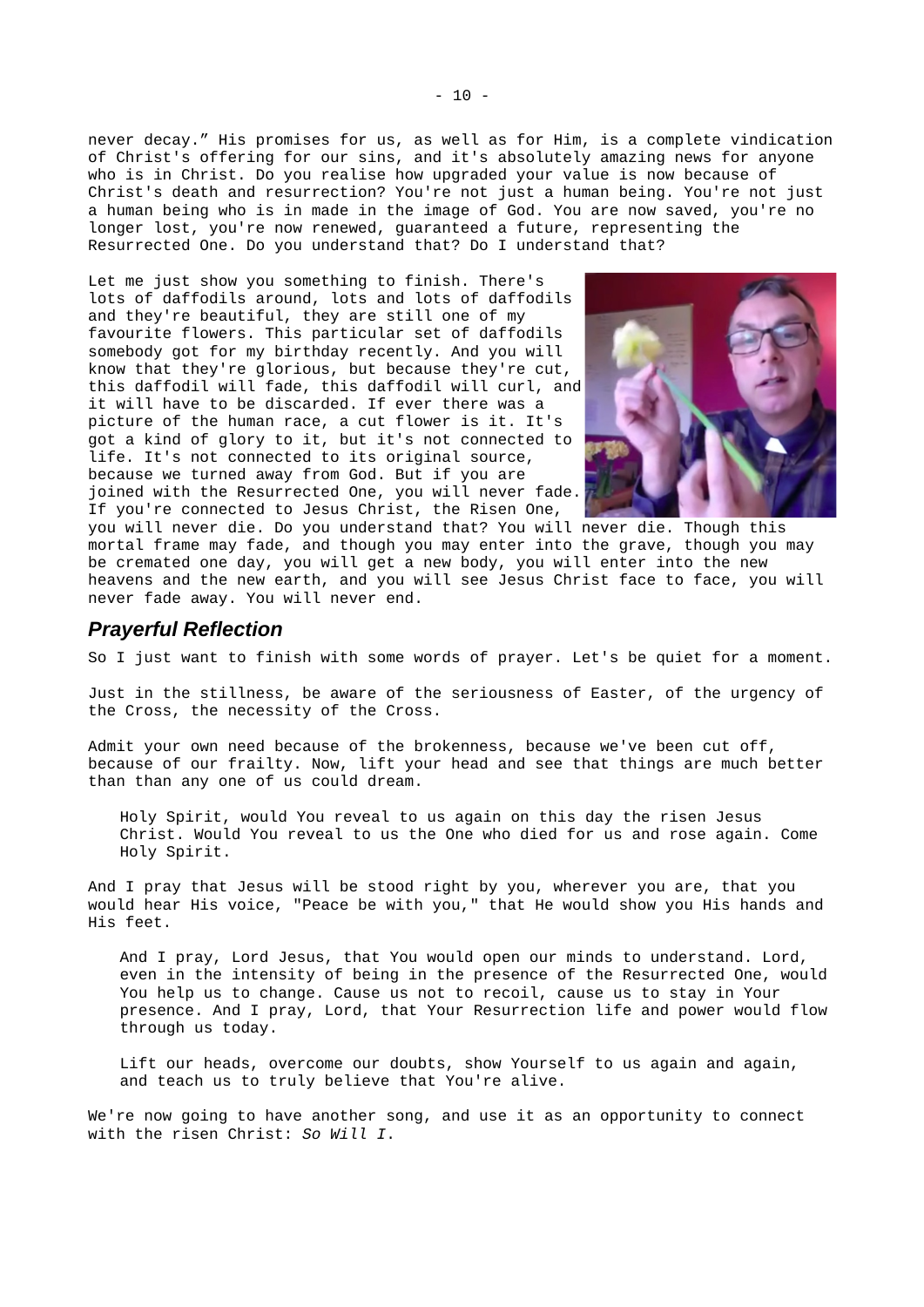# <span id="page-10-1"></span>*3 rd Song: So Will I (100 Billion Times)*

*Verse 1:* God of creation, There at the start Before the beginning of time, With no point of reference You spoke to the dark And fleshed out the wonder of light.

*Chorus 1:* And as You speak A hundred billion galaxies are born, In the vapour of Your breath the planets form; If the stars were made to worship so will I

*Verse 2:* God of Your promise, You don't speak in vain, No syllable empty or void; For once You have spoken, All nature and science Follow the sound of Your voice.

*Chorus 2:* And as You speak A hundred billion creatures catch Your breath, Evolving in pursuit of what You said. If creation still obeys You so will I.

## *Bridge:*

If the stars were made to worship so will I. If the mountains bow in reverence so will I. If the oceans roar Your greatness so will I. For if everything exists to lift You high so will I. If the wind goes where You send it so will I. If the rocks cry out in silence so will I. If the sum of all our praises still falls shy Then we'll sing again a hundred billion times.

*Verse 3:*

God of salvation, You chased down my heart Through all of my failure and pride. On a hill You created The light of the world Abandoned in darkness to die.

*Chorus 3:* And as You speak A hundred billion failures disappear, Where You lost Your life so I could find it here. If You left the grave behind You so will I. I can see Your heart in everything You've done, Every part designed in a work of art called love; If You gladly chose surrender so will I.

## *Tag:*

Like You would again a hundred billion times, But what measure could amount to Your desire? You're the One who never leaves the one behind

# <span id="page-10-0"></span>*Intercessions*

[Lindsey:] Thank you, Andrew, for that. It was really encouraging. I'm going to just spend a bit of time in prayer, and I've actually used one of the prayers from the Church of England website, because I thought they're really, really good prayers. And we're going to give a bit of space within the prayer, to actually have your own response, in your own heart. And then I'm going to say at the end each little refrain, "We pray to the Father" and you can say, "Hear our prayer" so that we're still doing a thing together, us praying.

In joy and in hope let us pray to the Father. That our risen Saviour may fill us with the joy of his glorious and life-giving resurrection... We pray to the Father. **Hear our prayer.** 

That isolated and persecuted churches may find fresh strength in the good news of Easter...

I just it thought it would be nice just for just a minute just to pray your own prayers for any places in the world that you may know of or you have word of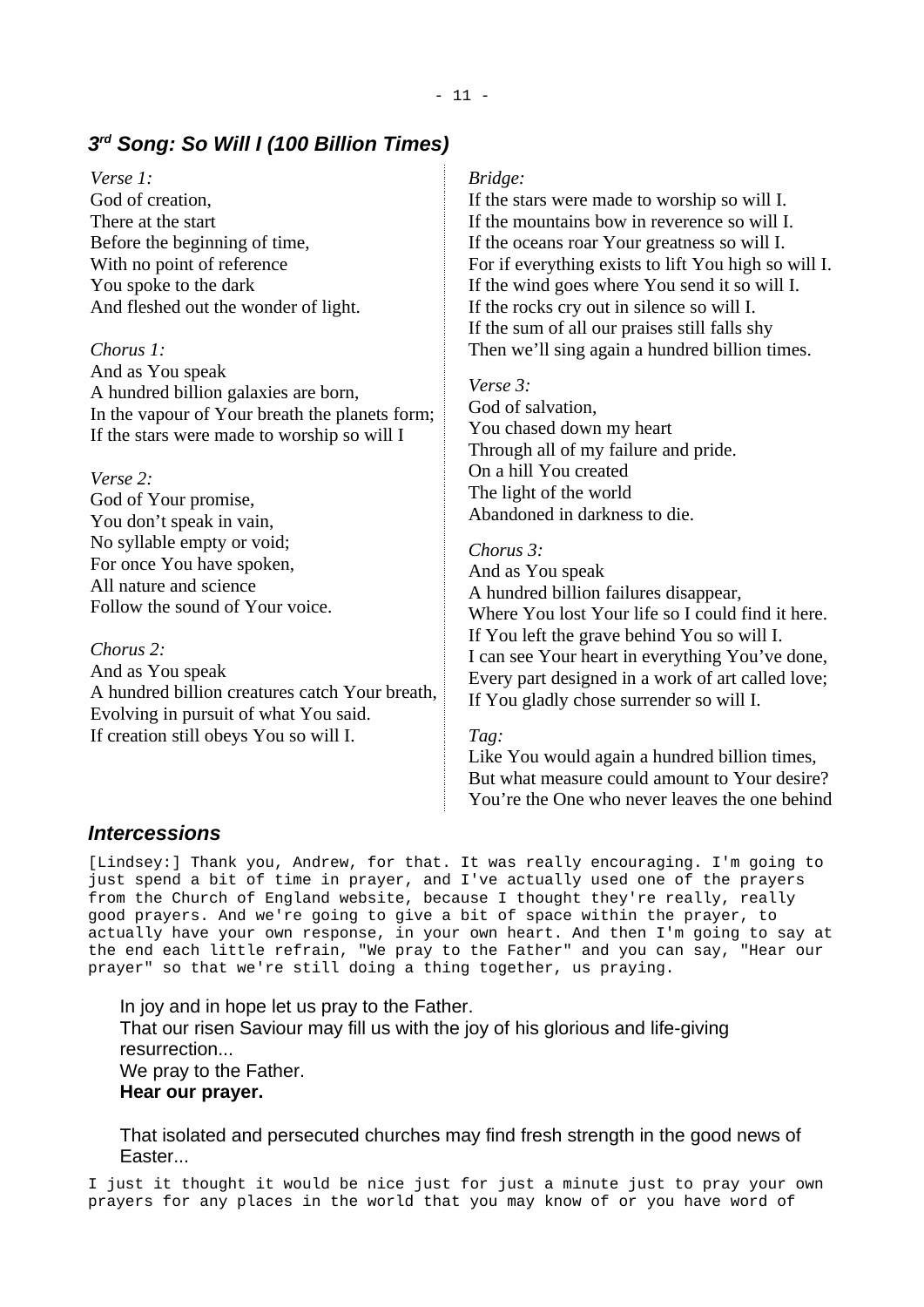that might need our prayers at the minute and don't have the freedom that we do. It's just a moment to pray.

### We pray to the Father. **Hear our prayer.**

That God may grant us humility to be subject to one another in Christian love...

So again I just want to just a moment to pray for any areas where we might struggle with each other or we might need to forgive, just as Christ died on the Cross. So just a moment to pray for anything that we might need to forgive one another.

We pray to the Father. **Hear our prayer.** 

That he may provide for those who lack food, work, or shelter...

And again, just to pray for anyone that you know, who might be struggling at the minute for any of these, especially with the coronavirus.

We pray to the Father. **Hear our prayer.** 

That by his power war and famine may cease through all the world...

And again, you might want to pray for areas in the world that are struggling at the minute, especially with Myanmar where all the revolutions have been happening, and any other areas that need our prayers.

We pray to the Father. **Hear our prayer.** 

That he may reveal the light of His presence to the sick, the weak and the dying, to comfort and strengthen them...

So just a moment to pray for anyone that you know who are sick at the moment.

We pray to our Father. **Hear our prayer.** 

That according to His promises, all who have died in the faith of the Resurrection may be raised on the Last Day. We pray to the Father. **Hear our prayer.** 

That He may send the fire of the Holy Spirit upon His people, so that we may bear faithful witness to His Resurrection…

So again, I ask you in this moment to just allow God to fill you again with His Holy Spirit, with the good news of Jesus.

We pray to the Father. **Hear our prayer. Amen.** 

### <span id="page-11-0"></span>*Conclusion and Blessing*

Just before I do a final blessing, I just want to share a little story with you about this, about being faithful witness about His resurrection. In the last few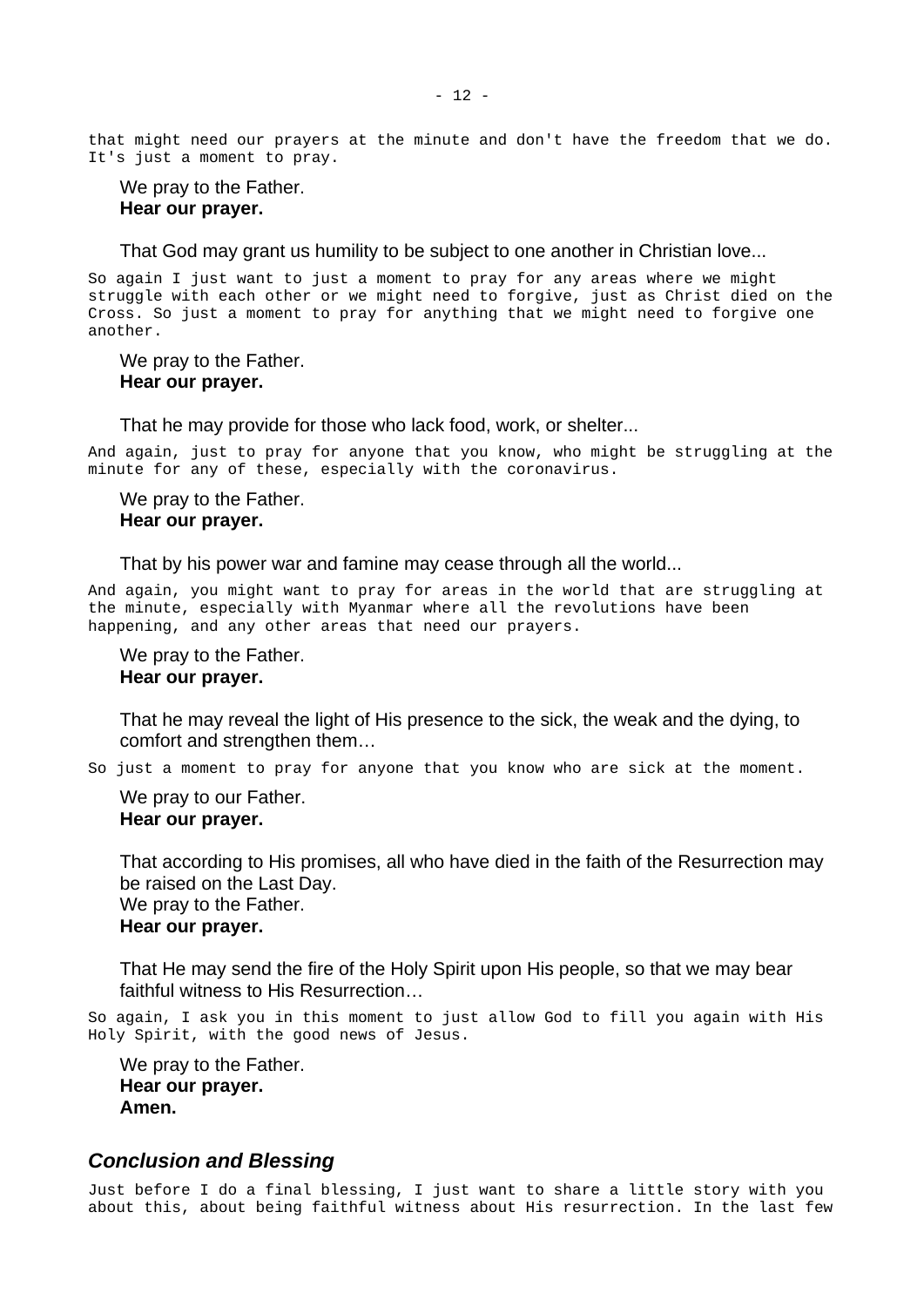weeks, a really good friend of mine, he's another artist, he sent me an email saying that there's a grant available for anybody who's self-employed who've struggled through coronavirus. And I don't know if many of you may have actually not been able to work, I mean I'm an artist and I fall into one of those categories where I haven't been able to run classes as normal or do exhibitions or anything like that, so I've had to be, just being still, a bit like Emma was saying actually, and trusting God for things but he, God was, well, this guy just sent me this link, and I just prayed about it and do I do it or do I not? And I really felt God say, "Just go for it." And at the same time there's another girl I know, I don't know her very well at all. She happens to be another Kenilworth artist and I knew she was self-employed, and I sent it onto her, the link, onto her straight away, because I was thinking, "Who else can I tell about this, because it's really good news?" And the good news is I got a grant, and after having lots of email with her and giving her the right name for a person, she's equally got the grant, and she was just overjoyed with having it, and it was just a real joy to me, and as I was thinking about it, I thought, "Do you know, it didn't take me two minutes to want to share the good news of someone giving me something, to want to share it with someone else because I actually believed it." And the challenge to me is wanting the Good News of the Resurrection to really permeate my life so that it becomes a very natural thing to want to share it with others. I think that's my prayer for us today, that we get a renewed sense of excitement and joy of Easter, that we can't help but want to share with our friends and neighbours. So I'm going to just end with a blessing now, and then we're going to have a song at the end, so, just have a great day trusting in the goodness of Jesus.

The Lord bless you and keep you. The Lord be gracious to you and make His face shine upon you and give you peace. Amen.

[Andrew:] Happy Easter.

# <span id="page-12-0"></span>*4 th Song: Come, People of the Risen King*

1. Come, people of the risen King, Who delight to bring Him praise. Come, all and tune your hearts to sing To the Morning Star of grace. From the shifting shadows of the earth We will lift our eyes to Him, Where steady arms of mercy reach To gather children in.

*Chorus:*

Rejoice! Rejoice! Let every tongue rejoice! One heart, one voice, O Church of Christ, rejoice!

2. Come, those whose joy is morning sun And those weeping through the night. Come, those who tell of battles won, And those struggling in the fight. For His perfect love will never change, And His mercies never cease, But follow us through all our days With the certain hope of peace.

#### *Chorus*

3. Come, young and old from every land, Men and women of the faith. Come, those with full or empty hands, Find the riches of His grace. Over all the world, His people sing, Shore to shore we hear them call The Truth that cries through every age; 'Our God is all in all'.

*Chorus x 2*